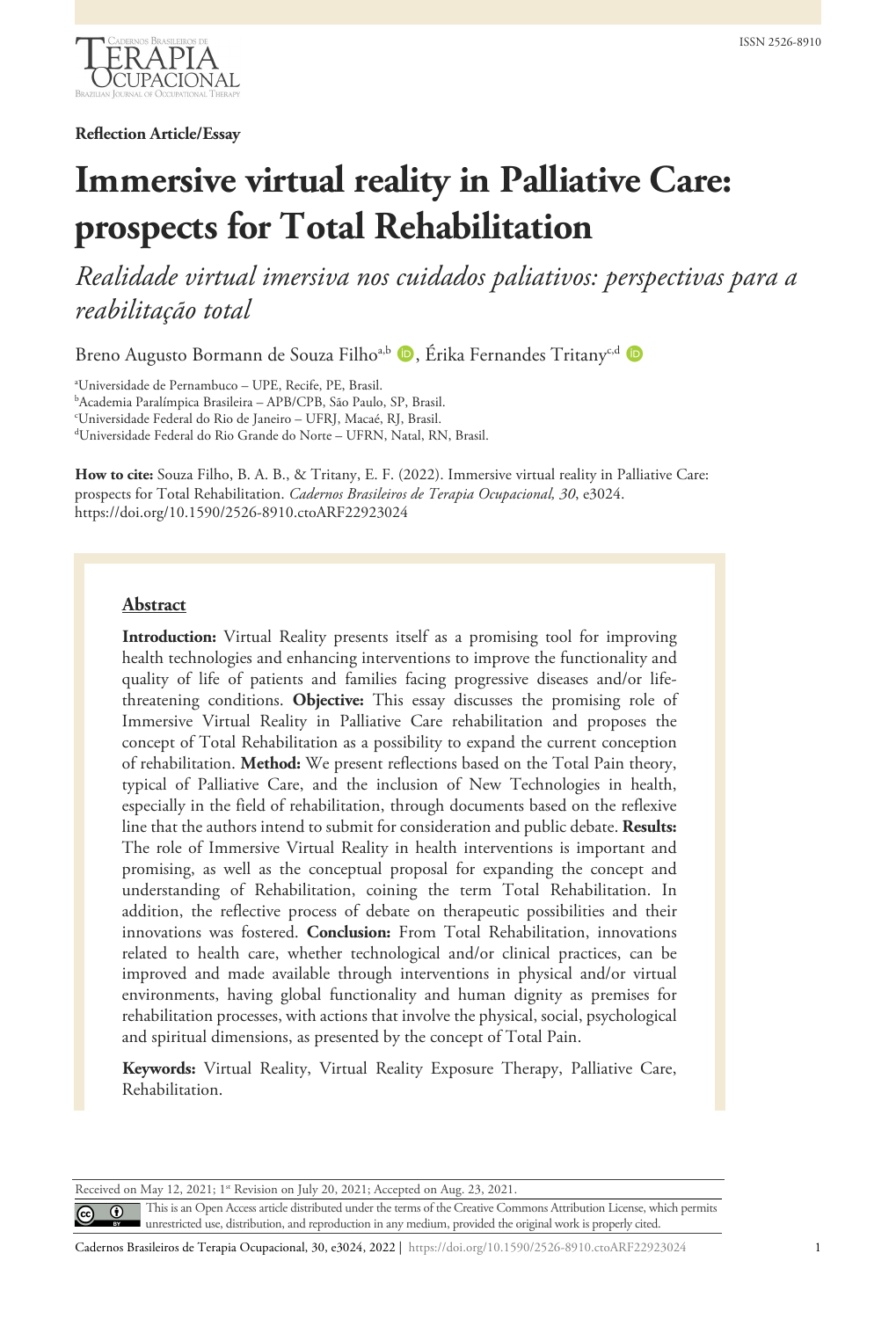#### *Resumo*

**Introdução:** A Realidade Virtual se apresenta como ferramenta promissora para aprimoramento de tecnologias em saúde e potencialização de intervenções para a melhora da funcionalidade e qualidade de vida de pacientes e familiares que enfrentam doenças e/ou condições progressivas ameaçadoras da vida. **Objetivo:** Este ensaio discute o papel promissor da Realidade Virtual Imersiva na reabilitação em Cuidados Paliativos e propõe o conceito de Reabilitação Total como possibilidade para ampliação da concepção de reabilitação atual. **Método:** Apresentamos reflexões baseadas na teoria de Dor Total, própria dos Cuidados Paliativos, e a inserção das Novas Tecnologias na saúde, especialmente no âmbito da reabilitação, por meio de documentos baseados na linha reflexiva que os autores pretendem submeter à apreciação e ao debate público. **Resultados:** É importante e promissor o papel da Realidade Virtual Imersiva em intervenções de saúde, bem como a proposta conceitual de ampliação do conceito e compreensão de Reabilitação, cunhando o termo Reabilitação Total. Além disso, fomentou-se o processo reflexivo de debate sobre as possibilidades terapêuticas e suas inovações. **Conclusão:** A partir da Reabilitação Total, inovações relativas ao cuidado em saúde, sejam tecnológicas e/ou das práticas clínicas, podem ser aprimoradas e disponibilizadas através de intervenções em ambientes físicos e/ou virtuais, tendo como premissas para os processos de reabilitação a funcionalidade global e dignidade da pessoa humana, com ações que envolvam as dimensões física, social, psicológica e espiritual, tal como apresentado pelo conceito de Dor Total.

**Palavras-chave:** Realidade Virtual, Terapia de Exposição à Realidade Virtual, Cuidados Paliativos, Reabilitação.

## **Introduction**

Virtual Reality (VR) is defined as the use of computer technology to create, maintain an environment and project the physical presence of a user in it, allowing their interaction with the environment (Cipresso et al., 2018).

VR emerged in the 60s and has been gaining notoriety for the development and improvement of applications and software that optimize means of interaction for users. In addition, the improvement of devices such as immersive glasses and 360° cameras, and their applicability in various sectors, such as education, engineering, military training, healthcare and others, stimulate their growth (Matthews, 2018; Cipresso et al., 2018).

In the health area, particularly in rehabilitation, VR has been presented as a promising tool in the improvement of technologies (Johnson et al., 2018) and potentialization of intervention methods and techniques to improve the quality of life of patients and their families, who face progressive and/or life-threatening diseases or conditions (Cho & Lee, 2019; Izard et al., 2018; Ferguson et al., 2020; Kim et al., 2018).

Virtual Reality Exposure Therapy (VRET) is understood as a therapeutic technique, in a virtual environment, which allows the participant to experience a sense of presence in an immersive, three-dimensional and interactive computational environment that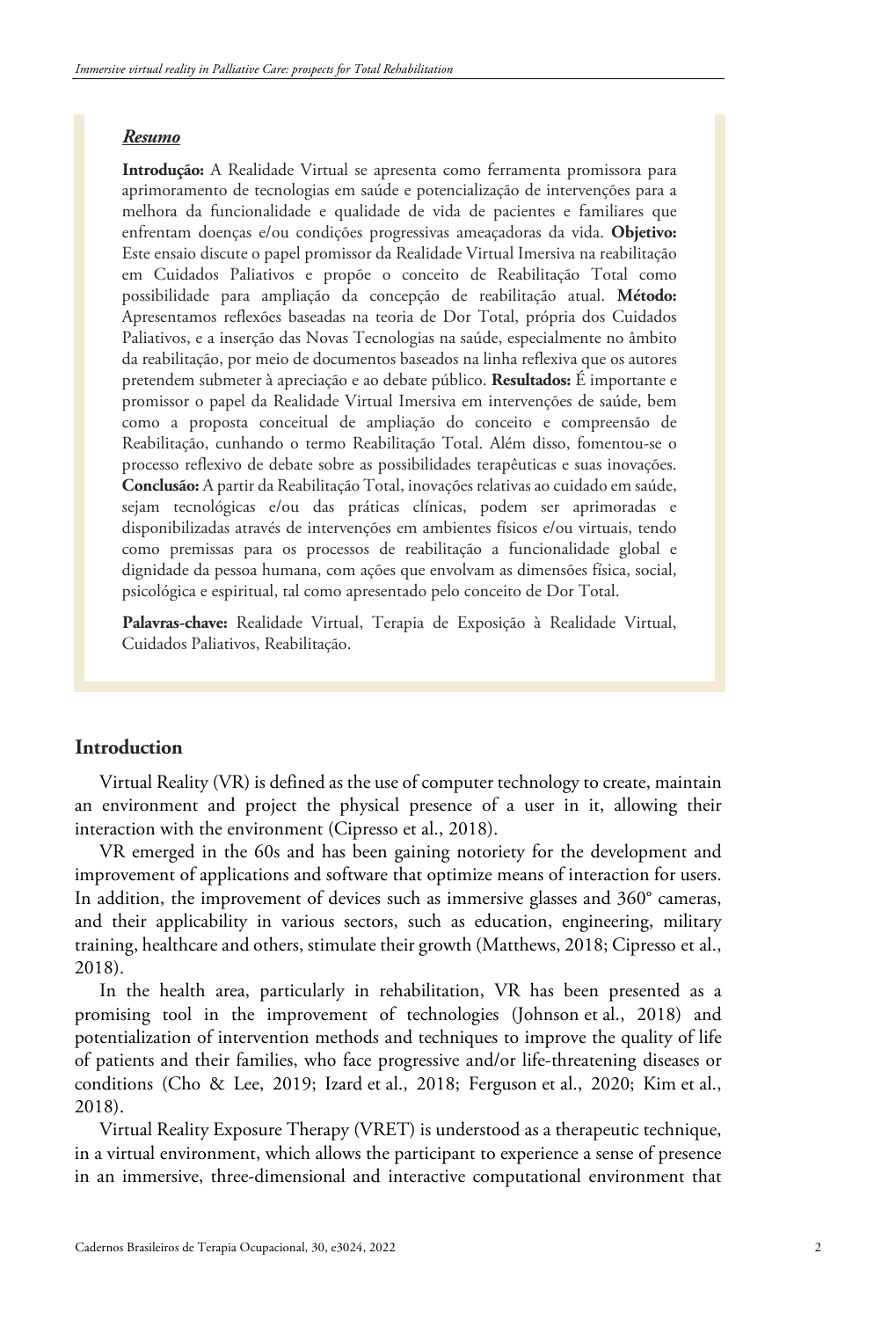minimizes the nullification behavior and facilitates the emotional involvement (Gerardi et al., 2010).

In this context, clinical studies demonstrate the effectiveness of VRET in health care. Its use has been directed to diseases, conditions and symptoms, such as pain treatment (acute and chronic), for its attenuation and/or distraction from invasive therapies (Ahmadpour et al., 2019), fatigue (Ioannou et al., 2020), sleep disorders (Lee & Kang, 2020), stress control (Vaquero-Blasco et al., 2021), phobias, anxiety and depression (Felnhofer et al., 2019), motor rehabilitation (Tieri et al., 2018), among others. In addition, VRET can facilitate the understanding and acceptance of the disease by the patient and their families, as well as the work of motivational aspects to start and maintain treatment (Hsieh, 2020), affirmation of life and acceptance of death as a natural process, in addition to stimulating social interaction, affectivity and spirituality (Murdoch & Davies, 2017; Wijma et al., 2018).

Thus, it is important to encourage the incorporation of VRET into care plans that aim at actions to maintain and gain functional reserve, as well as delay the decline of global functionality, positively impacting the quality of life and dignity of care symbionts (patients, family members/caregivers and multidisciplinary teams) (Hsieh, 2020; Nwosu et al., 2021).

In the meantime, Palliative Care (PC) stands out as a technical-scientific framework needed to guide care plans. PCs present an approach that aims to prevent and alleviate suffering and to promote dignity, better quality of life and adaptation to progressive diseases and/or conditions for adults and children living with serious health problems, acute or chronic, complex and/or life threatening, as well as to their families (Gómez-Batiste & Connor, 2017). It is based on the concept of Total Pain by Cicely Saunders (Miccinesi et al., 2020) – which understands that not only the physical components of pain must be considered, but also the social, psychological and spiritual dimensions.

In this sense, the objective of this work is to present a reflection on perspectives of Immersive Virtual Reality for the rehabilitation of patients in Palliative Care and to propose a rehabilitation concept that considers technological transformations as promising for health care. As a basic premise, the Total Pain theory was used, incorporating a multidimensional view of human pain and suffering to rehabilitation, thus, presenting the concept of Total Rehabilitation.

Therefore, this essay was built based on the choice of references that seek to reflect the position and reflective line of the authors, according to the perspective of Total Pain (Miccinesi et al., 2020), coined by Cicely Saunders — considered the precursor of the Modern Palliative Care — as well as more recent concepts related to Palliative Rehabilitation Care, proposed by Rebecca Tiberi and endorsed by the World Health Organization (WHO) (Tiberini & Richardson, 2015; World Health Organization, 2018).

#### **Immersive Virtual Reality in the Fields of Health and Rehabilitation**

Changes in the demographic and epidemiological profiles of populations, with an aging population and a higher prevalence of chronic conditions in the global morbidity and mortality profile, in addition to the progressive increase in health costs, due to the intense focus of care and privilege of hospital-centered care models focused on the the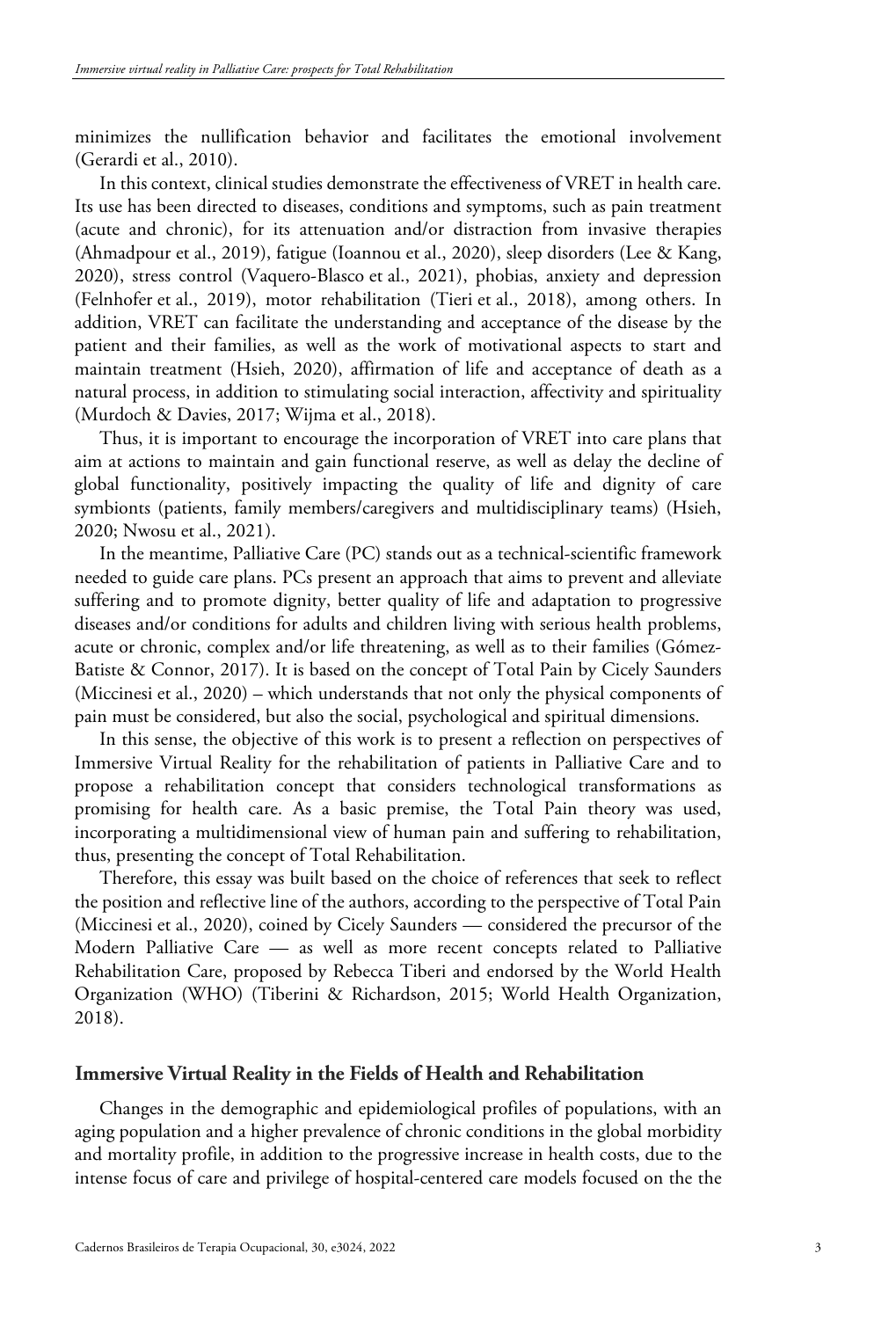use of high technological density diagnostic and therapeutic technologies have triggered changes in the health care model in different countries towards care closer to the territory and innovative strategies, such as Intermediate Care. Thus, there is a fertile space for the presentation of methodologies that meet the world's health needs with quality, effectiveness and efficiency, especially in the area of Rehabilitation (Tieri et al., 2018).

Hence, the combination of the rehabilitation protocol with the use of new technologies (including robotics, computer interfaces of the brain, non-invasive brain stimulators, neuroprosthetics, wearable device for movement analysis, tablet for neurological rehabilitation and Virtual Reality) can provide better projections of results for rehabilitation. Among these technologies, a growing amount of scientific evidence points to Immersive Virtual Reality (immersive VR) as a promising tool for enhancing outcomes in Rehabilitation (Izard et al., 2018; Montana et al., 2019; Qian et al., 2020; Zhu et al., 2021).

Immersive VR presents, in the field of health, a kind of revolution that ranges from concepts related to forms of treatment and care, changes in intervention methods and training in different specialties such as physiotherapy, psychology, medicine, nursing, occupational therapy, physical education and others (Izard et al., 2018; Cipresso et al., 2018).

In addition, VRET is an alternative to traditional therapies, being understood as a computer-based, virtual, three-dimensional, interactive and immersive treatment technique, which allows the participant to experience a sense of presence, reducing the avoidance behavior of therapies and facilitating the emotional involvement of the patient (Gerardi et al., 2010).

The concept of "presence" is central to theorizing about advanced virtual environments such as Immersive VR. Presence can be characterized as the sense of being at the center of the observational perspective and, at the same time, at the center of its construction (Weber et al., 2021). It is a complex psychological feeling of immersion in VR that involves the sensation of physical presence and the possibility of interacting and reacting as if the user were in the real world. The greater the level of realism of the presented stimuli, the more the user's expectation will be congruent with the reality expectation. Thus, "presence" can be understood as the perceptual illusion of nonmediation.

With Immersive VR, the professional has control over the planned intervention, limited only by the characteristics of the software used in the experience content (Gerig et al., 2018; Pardo et al., 2018). Thus, the professional will be able to offer a safe and private context for the patient, facilitating their accession, engagement and adherence. In other words, the mediation of the virtual experience by the professional is extremely important for therapeutic success (Johnson et al., 2018).

However, for such effects to be evidenced, issues related to the stage of disease progression and/or condition in which the patient and/or family members/caregivers are found (initial, intermediate, advanced and/or mourning) need to be considered, as well as necessary individual physiological adaptations, technological limitations and specificities of the use of Immersive VR for each stage of life.

The power of Immersive RV is its immersive and interactive relationship, which works to bring subconscious memories into conscious awareness (Matthews, 2018). The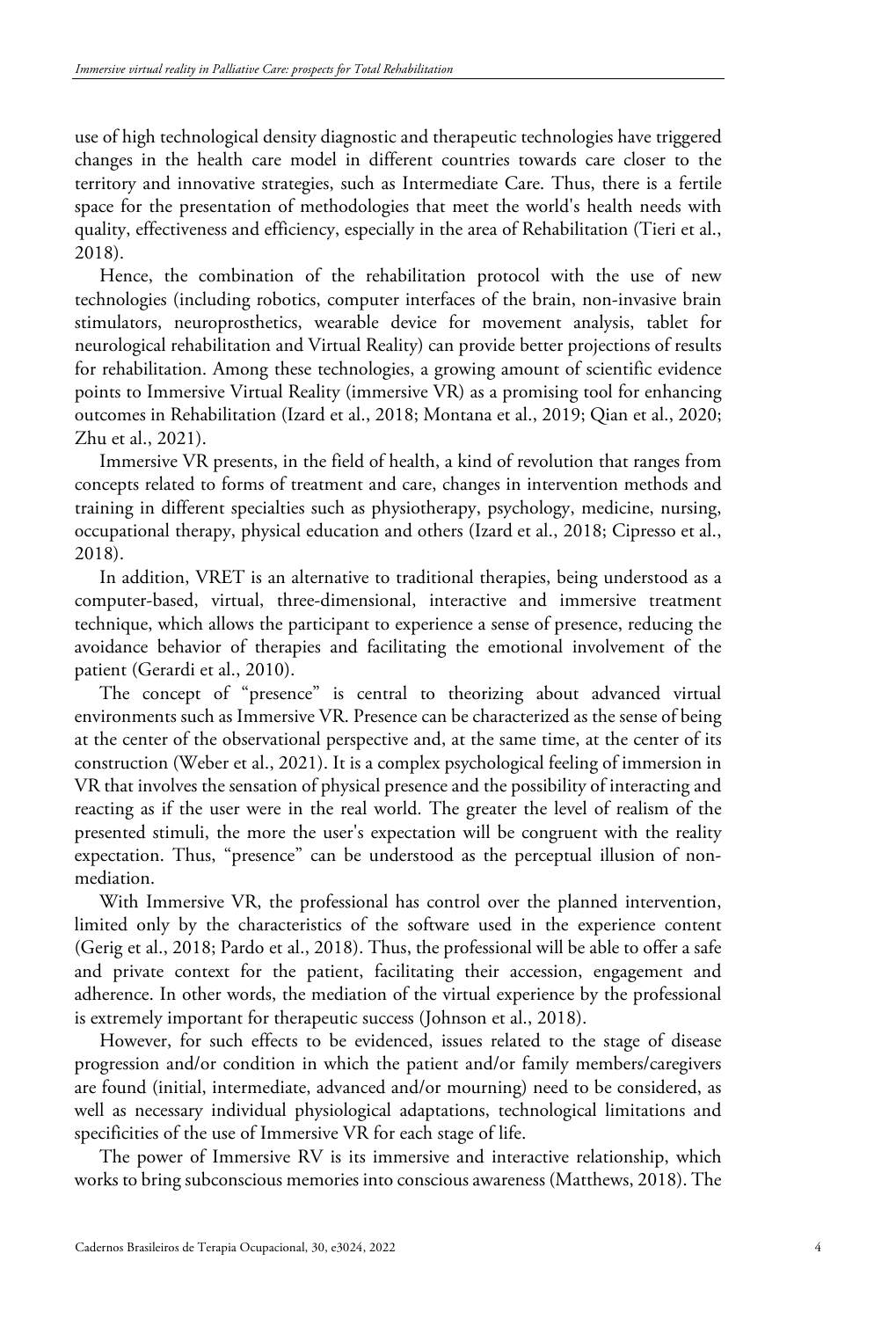potential of VR is staggering, especially when it comes to using avatars and action-driven digital representations, often in real time. Psychological experiments point to changes in behavior after virtual experiences with avatars. These changes include greater confidence, because their avatars have characteristics considered privileged and desired by users, for example, height, appearance, or better situation/functional and health capacity (Blascovich & Bailenson, 2011). In addition, the incorporation of body shadow can represent a class of high-priority stimuli that acts by "pushing" attention to the body itself, contributing to cognitive and motor recovery and strengthening the sense of presence (Russo et al., 2017).

VR presents itself as a safe environment that allows the patient to explore and test hypotheses, as well as develop more effective coping skills, strengthening psychological functions that have become weakened or deviated by the aging process itself, anxiety or intense trauma, in addition to illness or treatments (Gerardi et al., 2010; Matthews, 2018).

VRET, therefore, can represent itself as a portal to the imagination, being a space in which patients can unpack their own memories, imaginations and experiences and create their own reality. Doing so can help change the reality for which they were treated, overcome fears, traumas or conditions related to stress and other conditions (Buyuk et al., 2021; Felnhofer et al., 2019; Gerardi et al., 2010). Patients bring their own memories and transform a computer-generated fantasy world into a place they recognize, past or present, that awakens a connection to their own history.

The application of VR systems for the rehabilitation of a variety of deficits resulting from nervous system injuries is increasing. The rehabilitation of patients with cerebrovascular accident sequelae stands out, especially regarding the functionality of the upper extremities (Cho & Lee, 2019; Tieri et al., 2018). Several VR systems for upper limb rehabilitation have been developed and tested around the world, following different therapeutic methods and concepts: systems to train reaching movements based on the imitation of a virtual instructor; based on haptic devices (tactile devices, which provide sensory feedback to users when they touch virtual objects); general movement training by mental rehearsal, imitation of nonparetic arm movements; among others (Tieri et al., 2018).

It is evident that, after VR training, neuroplasticity causes cortical reorganization, in which cortical activation is reorganized from contralesional activation (before VR) to ipsilesional (after VR); that is, there is a change in the cortical organization of the affected limb from the ipsilateral hemisphere to the contralateral hemisphere after VR intervention (Jang et al., 2005). This is probably due to the fact that VR may have promoted the practice-dependent reorganization resulting from the increased amount of use of the affected limb in relevant motor tasks (Jang et al., 2005).

In addition, VR allows for relaxation therapies and stress management in people in confined or isolated environments (such as hospitals), especially when combined with individual preferences for the creation and choice of virtual environments (Anderson et al., 2017; Johnson et al., 2020; Perna, 2021). Furthermore, VRET also facilitates the understanding and acceptance of the disease by the patient and their families, affirmation of life and acceptance of death, in addition to stimulating social interaction and spirituality (Murdoch & Davies, 2017; Wijma et al., 2018; Hsieh, 2020; Nwosu et al., 2021).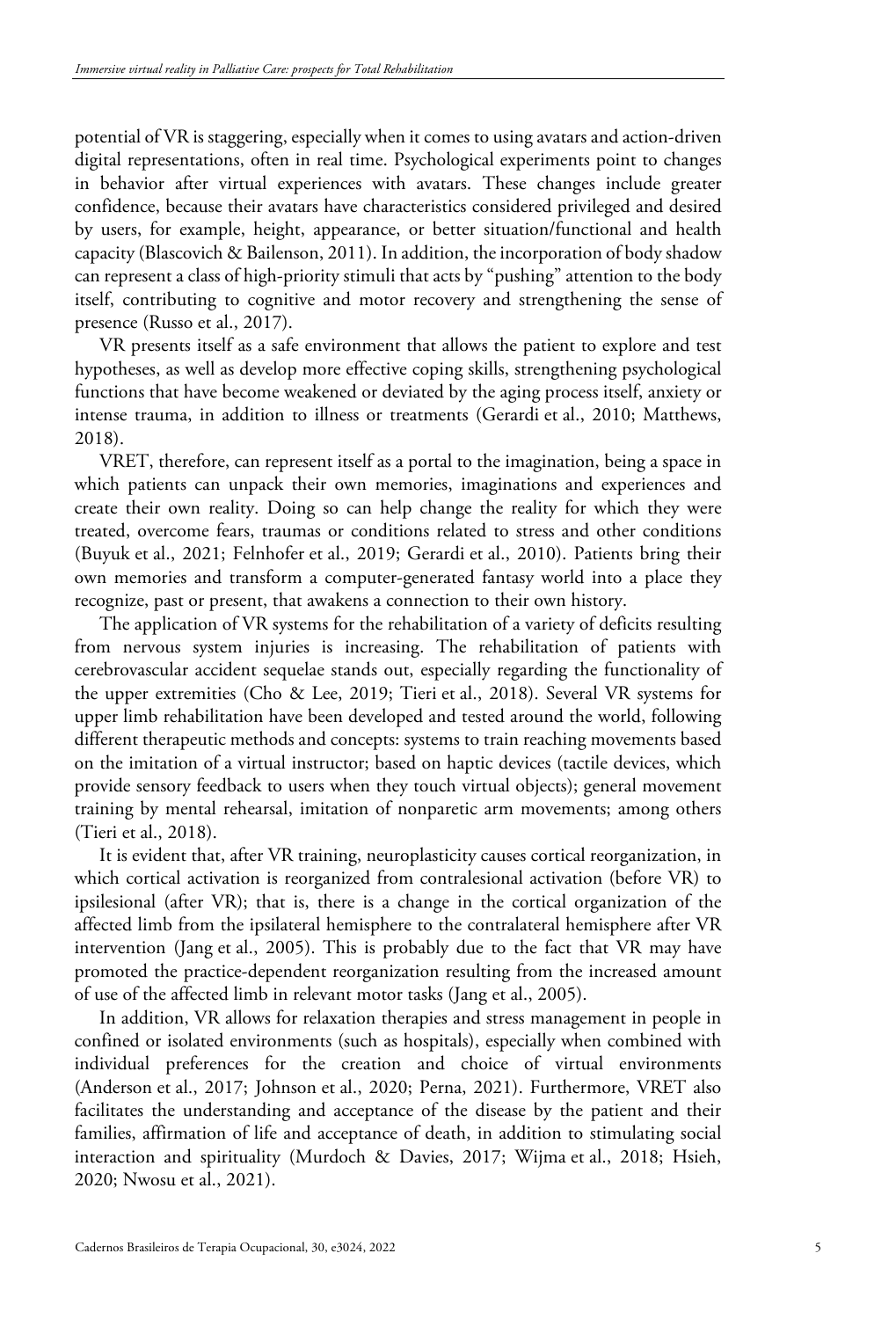We believe that, like other multidimensional care techniques in Palliative Care, this can also be extended to family members/caregivers and a multidisciplinary team, in order to alleviate the burden generated by the care process. Safeguarding the proportions and singularities of the family and caregivers, we can evidence the application and effectiveness of Virtual Reality related to a feeling of empathy, strengthening of social interaction and affective bonds, and also in the important work of mourning, as well as impacts that may occur positive communication between patient, family and multidisciplinary team (Nwosu et al., 2021; Wang et al., 2020).

The use of VR is also highlighted in the training and improvement of the technique to perform procedures (more or less invasive), communication of bad news, in addition to a feeling of responsibility and empathy, thus aiming to raise awareness of the multidisciplinary team involved in the care process (Lee et al., 2020; Nwosu et al., 2021; Wang et al., 2020). Furthermore, stress, a high burden of responsibility and a feeling of guilt for the death are examples of aspects that can be worked on with health professionals using VR.

We emphasize that, in order to efficiently achieve the desired results, the use of VR must be guided by the phase of care in which the patient, family and multidisciplinary team are. Thus, dialogue between the multidisciplinary team, patients and family members is possible to design the therapeutic project, in which VR may have applicability either as neoadjuvant or as adjuvant treatment, and even with possibilities of main treatment, depending on clinical conditions and desire of those involved (Cortés-Pérez et al., 2020; Kim et al., 2020).

In addition, once VRET is defined and included in the care plan, the focus on the patient should be prioritized, guided by the therapeutic project designed and not just by technology. A single, generic amount of immersive experience will not suit everyone, requiring flexibility and uniqueness in treatments. What is important is the correct "dose" of VR for each patient, understanding that some may need more realism or more interventions in a virtual environment, while for others, fewer VR sections and/or different strategies may be indicated, without computational mediation, such as mentalization.

In this sense, we must not lose sight of what is truly important: maintaining and strengthening the therapeutic relationship; increasing the empowerment, autonomy and independence of patients and their families; and improving the quality of care and patient access to Palliative Care.

Palliative care, in turn, is based on a model of total, active, comprehensive care, which is legitimated by the right to die and face the disease process with dignity. This type of care values the culture, spirituality, traditions, desires and beliefs that permeate the course of care and the patient's end-of-life processes, also considering the family and the multidisciplinary team responsible for conducting health care (Gómez-Batiste & Connor, 2017).

The core areas of Palliative Care seek to go far beyond the relief of physical symptoms, but to integrate the physical, psychological, social and spiritual aspects of care practices, enabling the person to prepare for their death in such a complete, complex and constructive as possible, which presupposes integration between the people involved (patient/family/team), endowed with an adequate communication process for the control of symptoms of physical, psychological, social and spiritual pain – Total Pain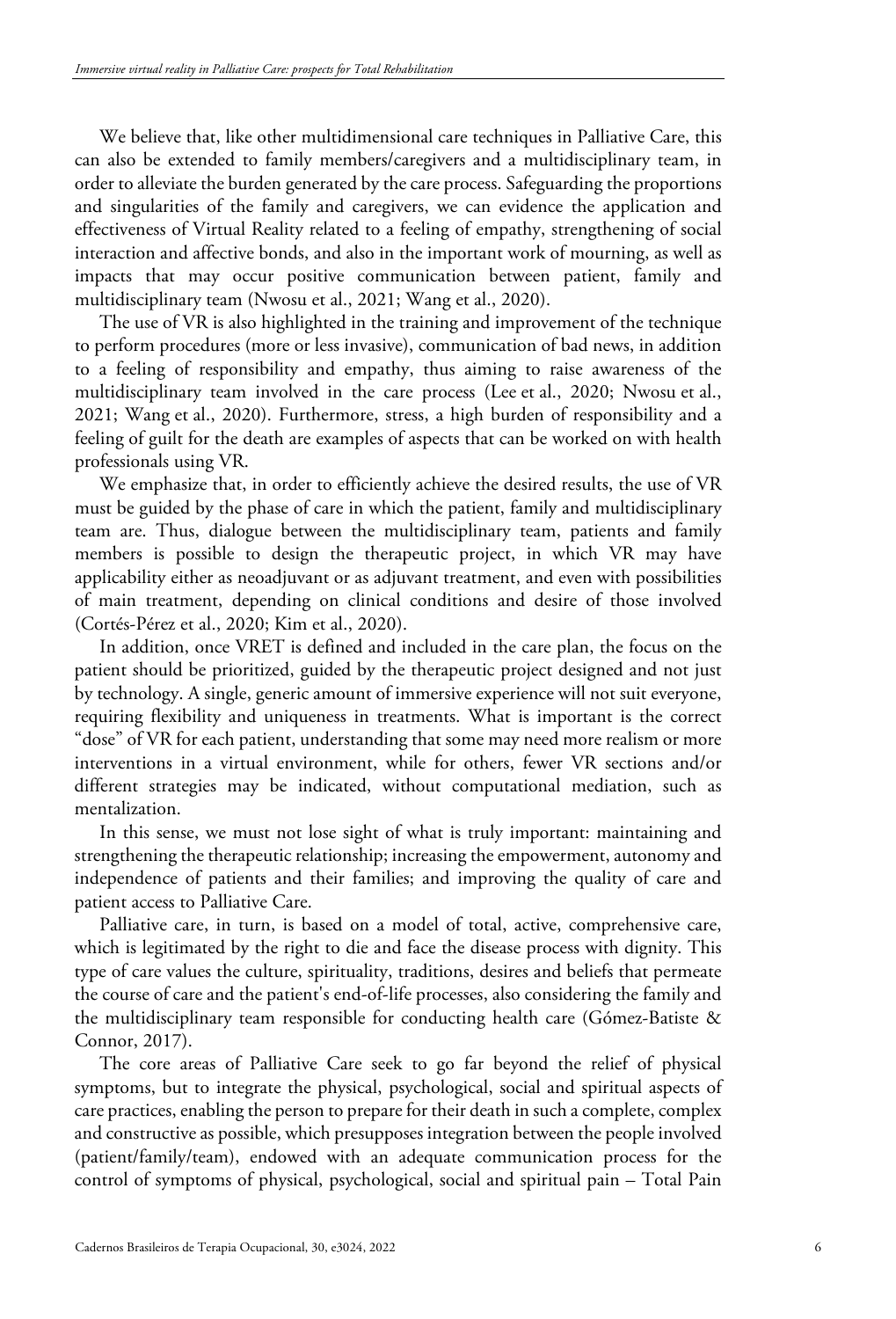(Miccinesi et al., 2020) – and overcoming major challenges of teamwork, such as managing conflicts in a constructive and creative way, in favor of a common good: respect for the autonomy and well-being of the person in Palliative Care (Gómez-Batiste & Connor, 2017).

### **The Concept of Total Pain**

With regard to symptom prevention and control, it is essential to consider "symptom" as everything that the patient assesses as a problem (Miccinesi et al., 2020). From the concept of Total Pain, it is possible to understand that it is not only the physical components of pain that must be considered, but also the emotional, social and spiritual dimensions. Currently, this concept is expanded to any symptoms, that is, it is essential to highlight the individual and subjective character of symptoms, as well as the interaction between biological, sensory, affective, cognitive, behavioral, social and cultural factors in determining, interpretation and expression of the symptoms presented (Gómez-Batiste & Connor, 2017).

Prevention and control of symptoms are central aspects of palliative care. Although there are specificities of each professional area, everyone who works must be able to identify symptoms and know basic management techniques and/or their referrals. Listening, support and guidance to family members are, therefore, inherent to care.

Pain is a symptom that has a great impact on quality of life, influencing mood, sleep and activities of daily living (ADL), with regard to basic, instrumental and advanced ADL (Tiberini & Richardson, 2015). Other symptoms, such as anorexia, depression, anxiety, constipation, dysphagia, dyspnea and asthenia, can also affect the patient's social, familiar and work relationships. For this reason, symptom control allows the individual to do what they consider important, providing a reduction in suffering, especially in the end-of-life phase (Gómez-Batiste & Connor, 2017).

Support for the family must also be considered in PCs, as they share the suffering with the patient. Thus, the care process extends to the network of family relationships, with a concern with the grieving process, before and after death. The advantages of PC are based on the possibility of better coping with death, promoting its acceptance and minimizing the physical and psychological suffering of both the patient and their family (Gómez-Batiste & Connor, 2017). Therefore, when faced with a patient undergoing palliative care, the active participation of the family in the process is essential.

#### **Rehabilitation in Palliative Care**

Palliative Rehabilitation Care is carried out by interdisciplinary teams to develop response plans not only to physiological aspects, but also to the psychological, social and spiritual needs of patients and their families/caregivers (Franklin & Cheville, 2015; Tiberini & Richardson, 2015).

However, we advocate that rehabilitation be understood and carried out in a transdisciplinary way, as well as planned interventions in the domains of care (physical, social, psychological and spiritual) at the same time. The fractioning of rehabilitation actions, or too much emphasis on one dimension to the detriment of the others, favors the iatrogenic potential of rehabilitation actions, not respecting the individual's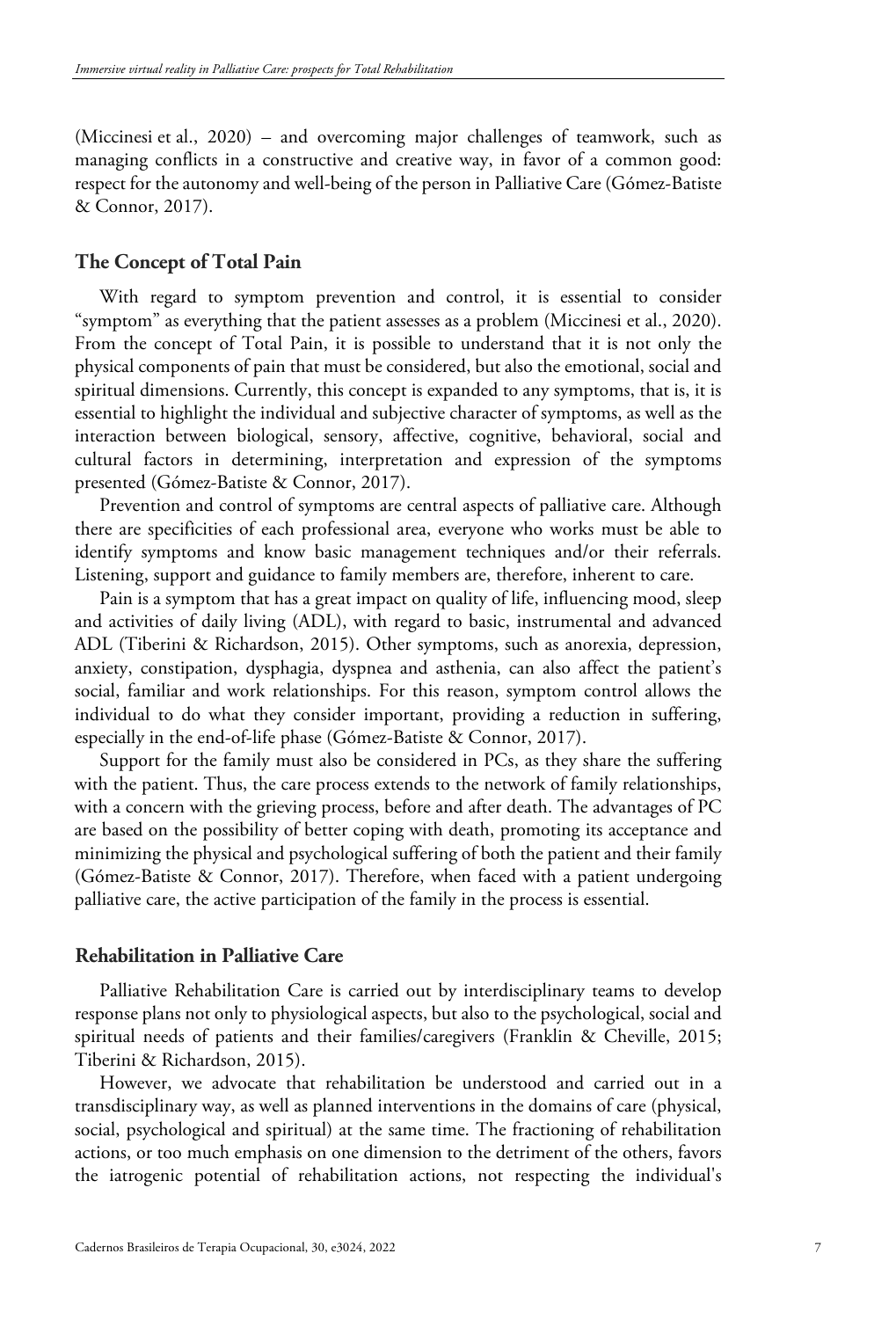complexity and the advances in science to improve the quality of life, global functionality and dignity of the human person.

In PC, rehabilitation must seek multidimensional results that go beyond those specifically related to the disease state, such as functionality and quality of life parameters. In this sense, rehabilitation strategies contribute to PC, maintaining and, if possible, promoting the patient's functionality during a period of expected systemic decline, in addition to providing ways to prevent or slow down deleterious complications, such as generalized deconditioning, breakdown and contractures and aspects related to other dimensions of care (Franklin & Cheville, 2015; Tiberini & Richardson, 2015).

Generally, rehabilitation plans are developed based on the six functional domains for Functional Independence Measure scores: personal care; sphincter control (bowel and bladder); Communication; social cognition; social interaction; and problem solving and memory. Thus, rehabilitation in PC constitutes a continuous integration of services that must start concurrently with the diagnosis and treatment of the disease. PC patients can benefit from carefully selected interventions designed to maintain or even restore key elements of their function (Tiberini & Richardson, 2015).

In this sense, meeting the multidimensional needs of patients, families and professionals, as well as those that emerge from the care process itself, is a complex and challenging task. The expansion of the health paradigm, as well as of conceptions about health care, point to the importance of combining care practices with advances in biomedicine and technology. The incorporation of new methods and techniques in care can serve as a facilitator to the great challenge of consolidating bonds between professionals and patients and producing care based on a broad and multidimensional perspective, viewing health care as an ongoing process, but also as an event, due to the idiosyncratic construction inherent in each encounter.

Thus, VR is evidenced as a tool that enables interventions in a complete and safe way, associated or not with standard treatment, enhancing and reaching aspects that conventional therapy often cannot by itself. In addition, Immersive VR can be used for interventions in different areas of knowledge, as well as for aspects related to health and its physical, social, psychological and spiritual domains. Thus, we defend the incorporation of VR in therapeutic rehabilitation projects, based on the concept of Total Pain, which expands the professional vision regarding the holistic care of patients and families.

Rehabilitation must be understood and dealt with in the broadest way, from its conceptual aspect to its technical and instrumental considerations. Based on the incredible potential shown by VRET, we present a conceptual proposal for rehabilitation, consistent with technological advances and evidence of best health practices, based on humanized care, centered on the person and sensitive to the dimensions of Total Pain.

#### **Total Rehabilitation: a Conceptual Proposal**

In view of the benefits and innovations evidenced by the incorporation of Immersive VR to the field of health and rehabilitation, we questioned incorporations to the current concept of rehabilitation and presented the concept of Total Rehabilitation, aiming at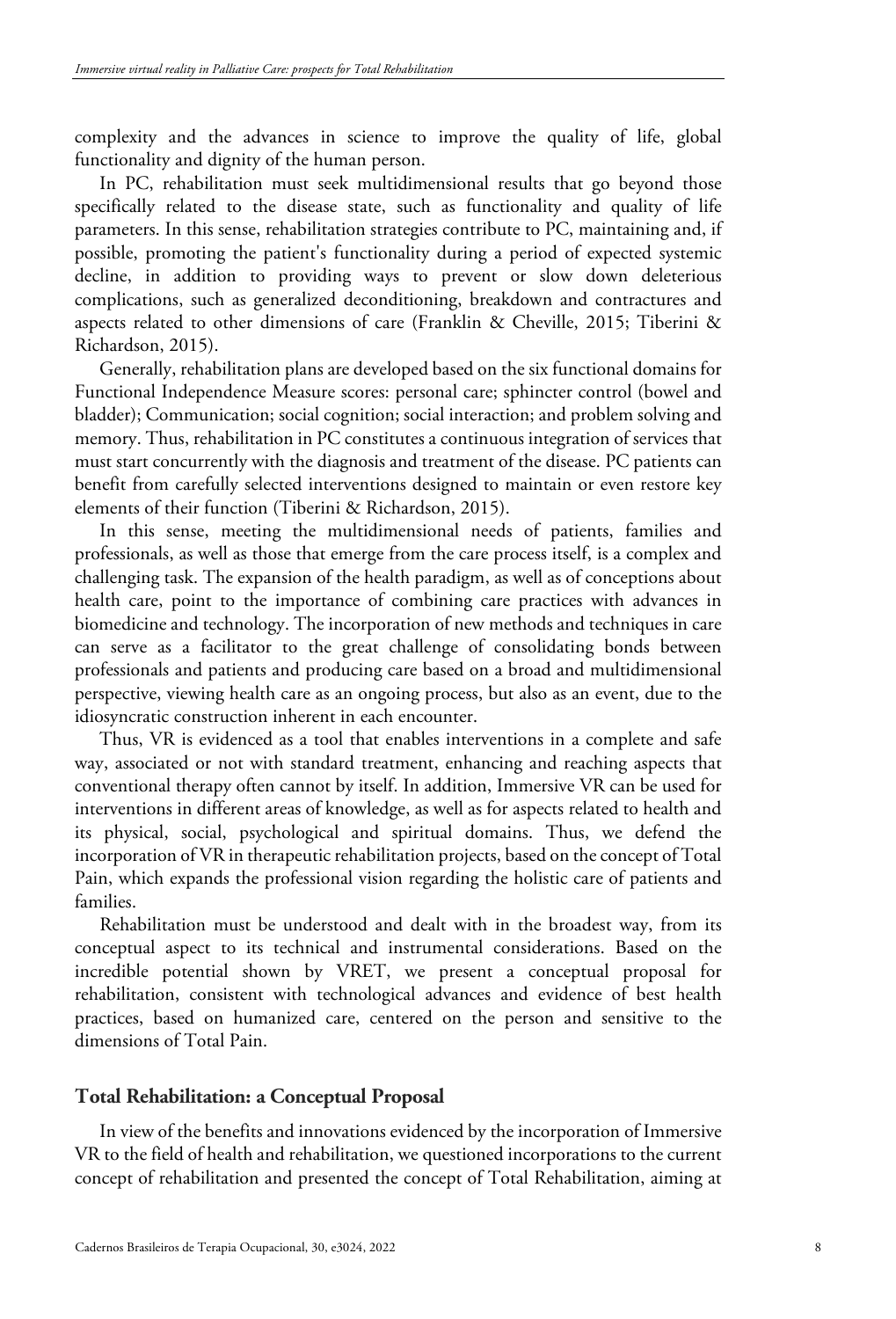a rehabilitation based on holistic work oriented towards preservation, gain and/or maintenance of the overall functionality and dignity of the patient and their families, who face diseases and/or conditions that threaten their physical, psychological, social and/or spiritual integrity, as well as for the improvement of health and quality of life, through physical and/or virtual environments, with interventions oriented towards physical, psychological, social and spiritual dimensions, whose therapeutic project is constructed and conducted under the perspective of inter or transdisciplinarity and intersectoriality.

From the perspective of Total Rehabilitation, new therapeutic possibilities and innovations are evidenced, with interventions that can be improved and/or discovered, expanding the therapeutic offer to improve the health, rehabilitation and quality of life of patients, families and staff involved in care and support.

Thus, the change in the way of life and relationship of individuals with new technologies, in particular VR, as well as its incorporation as a therapeutic tool, can unfold in a transformation of the biomedical paradigm through, not only the incorporation of new methods, techniques and instruments of care, but the projection, degree of importance and prioritization that these methods may acquire in the health care universe in the future.

Thus, this concept coined by the authors allows for the expansion of the view of health professionals – and users – regarding therapeutic and rehabilitative possibilities. From it, the object of attention of rehabilitation expands beyond the physical dimension, including the psychological, social and spiritual dimensions as inherent to the processes of life and illness and, therefore, necessary for consideration in therapeutic plans. In addition, it presents a horizon of actions that mix standard and virtual interventions or even performed entirely in virtual environments.

This, in turn, requires training and professional specialization in the context of rehabilitation in a virtual environment, which is still not carried out and deserves special attention by Higher Education Institutions and curriculum guidelines in health. This perspective goes beyond what we find today in academic health education; however, it denotes a high degree of updating and orientation towards the best practices evidenced by Evidence-Based Medicine.

## **Final Considerations**

This manuscript presents a reflective process about new technologies and the potential of Virtual Reality in the field of health and starts a discussion by expanding conceptions about rehabilitation in different dimensions - physical, psychological, social and spiritual - with a view to enhancing paths and results in health through Immersive Virtual Reality.

Based on this perspective, we propose the concept of Total Rehabilitation. We believe that, according to the contextual basis presented, this perspective is surrounded by scientific and metaphysical plausibility; thus, it allows for reflection and expansion of the vision of health professionals and users facing new perspectives for health promotion, in addition to prevention, recovery and rehabilitation interventions.

In addition, we emphasize the power of Immersive Virtual Reality not only as a therapeutic possibility concomitant with traditional methods of rehabilitation, but also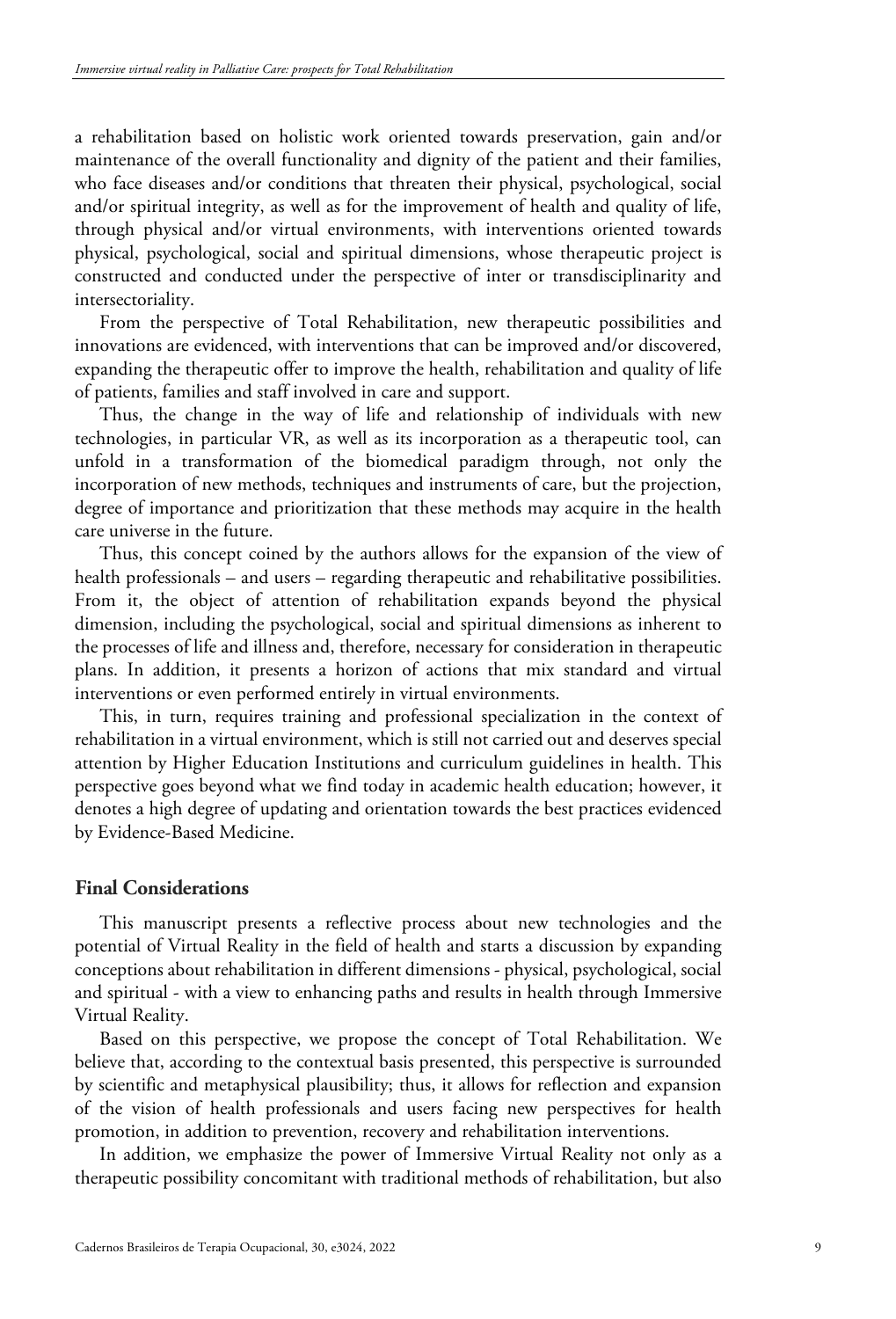for a possible dimension of care and interventions performed entirely in virtual environments, which, in turn, highlights a demand for professionals specialized in virtual rehabilitation.

Of course, this perspective goes beyond what we currently find in the academic training of health professionals. However, if we remember that a few decades ago we did not even imagine that Immersive VR would reach such visibility and use in therapeutic health processes, what could prevent Immersive VR and its improvements from contributing to a revolution in clinic and in the ways of thinking and operationalizing care in health?

It is possible to perceive the beginning of a new era in which new therapeutic possibilities are emerging. Thus, Immersive Virtual Reality presents itself as a revolutionary element in the future of health, particularly in rehabilitation. The future is now!

## **References**

- Ahmadpour, N., Randall, H., Choksi, H., Gao, A., Vaughan, C., & Poronnik, P. (2019). Virtual reality interventions for acute and chronic pain management. *The International Journal of Biochemistry & Cell Biology*, *114*, 105568. [PMid:31306747.](https://www.ncbi.nlm.nih.gov/entrez/query.fcgi?cmd=Retrieve&db=PubMed&list_uids=31306747&dopt=Abstract) [http://dx.doi.org/10.1016/j.biocel.2019.105568.](https://doi.org/10.1016/j.biocel.2019.105568)
- Anderson, A. P., Mayer, M. D., Fellows, A. M., Cowan, D. R., Hegel, M. T., & Buckey, J. C. (2017). Relaxation with immersive natural scenes presented using virtual reality. *Aerospace Medicine and Human Performance*, *88*(6), 520-526. [PMid:28539139.](https://www.ncbi.nlm.nih.gov/entrez/query.fcgi?cmd=Retrieve&db=PubMed&list_uids=28539139&dopt=Abstract) [http://dx.doi.org/10.3357/AMHP.4747.2017.](https://doi.org/10.3357/AMHP.4747.2017)
- Blascovich, J., & Bailenson, J. (2011). *Infinite reality: avatars, eternal life, new worlds, and the dawn of the virtual revolution.* New York: HarperCollins.
- Buyuk, E. T., Odabasoglu, E., Uzsen, H., & Koyun, M. (2021). The effect of virtual reality on Children's anxiety, fear, and pain levels before circumcision. *Journal of Pediatric Urology*, *17*(4), 567.e1-567.e8. [PMid:34006462.](https://www.ncbi.nlm.nih.gov/entrez/query.fcgi?cmd=Retrieve&db=PubMed&list_uids=34006462&dopt=Abstract) [http://dx.doi.org/10.1016/j.jpurol.2021.04.008.](https://doi.org/10.1016/j.jpurol.2021.04.008)
- Cho, D. R., & Lee, S. H. (2019). Effects of virtual reality immersive training with computerized cognitive training on cognitive function and activities of daily living performance in patients with acute stage stroke: a preliminary randomized controlled trial. *Medicine*, *98*(11), e1475[2.](https://www.ncbi.nlm.nih.gov/entrez/query.fcgi?cmd=Retrieve&db=PubMed&list_uids=30882644&dopt=Abstract) [PMid:30882644.](https://www.ncbi.nlm.nih.gov/entrez/query.fcgi?cmd=Retrieve&db=PubMed&list_uids=30882644&dopt=Abstract) [http://dx.doi.org/10.1097/MD.0000000000014752.](https://doi.org/10.1097/MD.0000000000014752)
- Cipresso, P., Giglioli, I. A. C., Raya, M. A., & Riva, G. (2018). The past, present, and future of virtual and augmented reality research: a network and cluster analysis of the literature. *Frontiers in Psychology*, *9*, 2086. [PMid:30459681.](https://www.ncbi.nlm.nih.gov/entrez/query.fcgi?cmd=Retrieve&db=PubMed&list_uids=30459681&dopt=Abstract) [http://dx.doi.org/10.3389/fpsyg.2018.02086.](https://doi.org/10.3389/fpsyg.2018.02086)
- Cortés-Pérez, I., Nieto-Escamez, F. A., & Obrero-Gaitán, E. (2020). Immersive virtual reality in stroke patients as a new approach for reducing postural disabilities and falls risk: a case series. *Brain Sciences*, *10*(5), 296. [PMid:32429085.](https://www.ncbi.nlm.nih.gov/entrez/query.fcgi?cmd=Retrieve&db=PubMed&list_uids=32429085&dopt=Abstract) [http://dx.doi.org/10.3390/brainsci10050296.](https://doi.org/10.3390/brainsci10050296)
- Felnhofer, A., Hlavacs, H., Beutl, L., Kryspin-Exner, I., & Kothgassner, O. D. (2019). Physical presence, social presence, and anxiety in participants with social anxiety disorder during virtual cue exposure. *Cyberpsychology, Behavior, and Social Networking*, *22*(1), 46-50. [PMid:30407091.](https://www.ncbi.nlm.nih.gov/entrez/query.fcgi?cmd=Retrieve&db=PubMed&list_uids=30407091&dopt=Abstract) [http://dx.doi.org/10.1089/cyber.2018.0221.](https://doi.org/10.1089/cyber.2018.0221)
- Ferguson, C., Shade, M. Y., Blaskewicz Boron, J., Lyden, E., & Manley, N. A. (2020). Virtual reality for therapeutic recreation in dementia hospice care: a feasibility study. *The American Journal of Hospice & Palliative Care*, *37*(10), 809-815. [PMid:31975609.](https://www.ncbi.nlm.nih.gov/entrez/query.fcgi?cmd=Retrieve&db=PubMed&list_uids=31975609&dopt=Abstract) [http://dx.doi.org/10.1177/1049909120901525.](https://doi.org/10.1177/1049909120901525)
- Franklin, D. J., & Cheville, A. L. (2015). Medical rehabilitation and the palliative care patient. In N. Cherny, M. Fallon, S. Kaasa, R. Portenoy & D. C. Currow (Eds.), *Oxford textbook of palliative medicine* (pp. 1-31). Oxford: Oxford University Press.
- Gerardi, M., Cukor, J., Difede, J., Rizzo, A., & Rothbaum, B. O. (2010). Virtual reality exposure therapy for post-traumatic stress disorder and other anxiety disorders. *Current Psychiatry Reports*, *12*(4), 298- 305. [PMid:20535592.](https://www.ncbi.nlm.nih.gov/entrez/query.fcgi?cmd=Retrieve&db=PubMed&list_uids=20535592&dopt=Abstract) [http://dx.doi.org/10.1007/s11920-010-0128-4.](https://doi.org/10.1007/s11920-010-0128-4)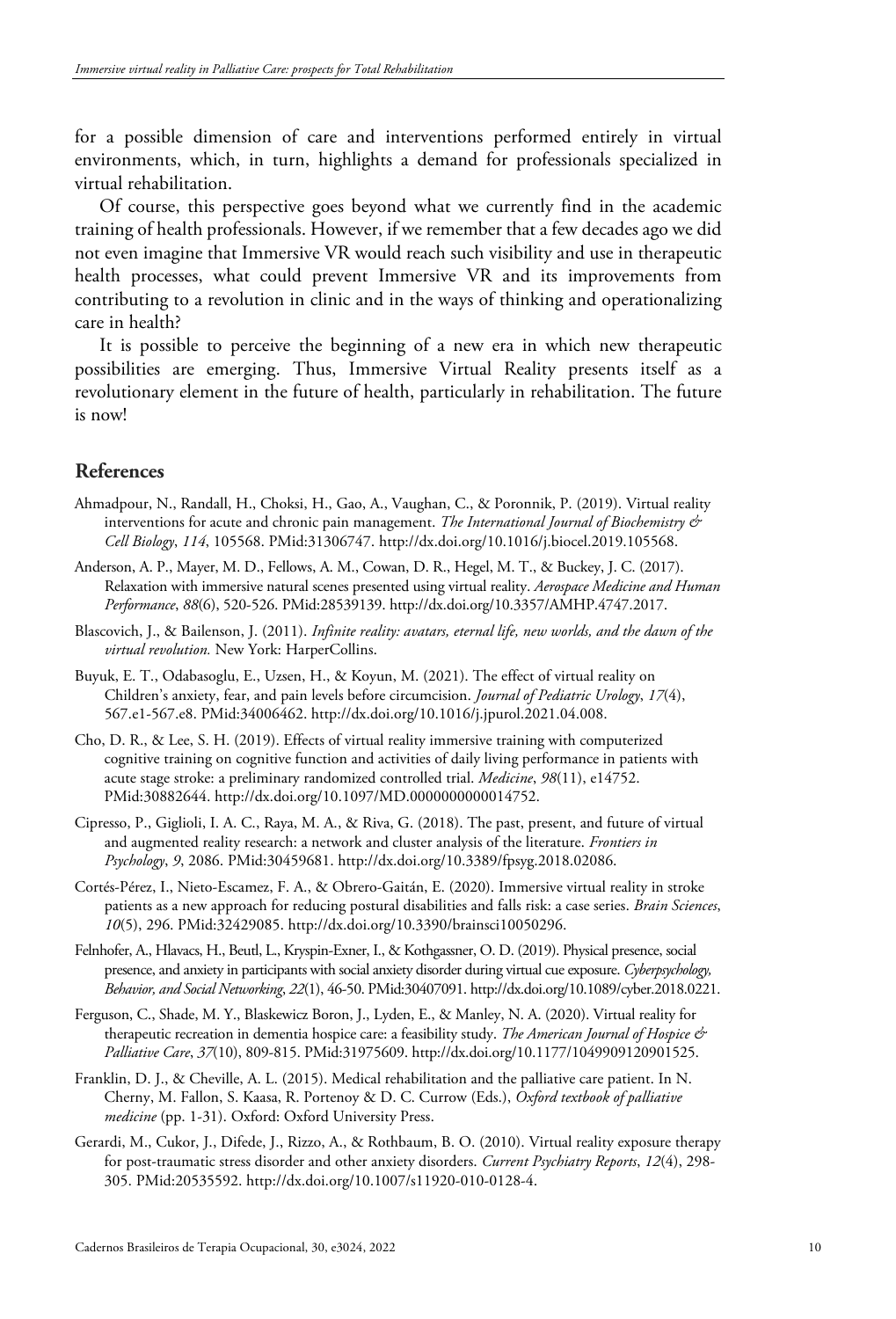- Gerig, N., Mayo, J., Baur, K., Wittmann, F., Riener, R., & Wolf, P. (2018). Missing depth cues in virtual reality limit performance and quality of three dimensional reaching movements. *PLoS One*, *13*(1), e0189275. [PMid:29293512.](https://www.ncbi.nlm.nih.gov/entrez/query.fcgi?cmd=Retrieve&db=PubMed&list_uids=29293512&dopt=Abstract) [http://dx.doi.org/10.1371/journal.pone.0189275.](https://doi.org/10.1371/journal.pone.0189275)
- Gómez-Batiste, X., & Connor, S. (2017). *Building integrated palliative care programs and services.* Londres: Worldwide Hospice Palliative Care Alliance.
- Hsieh, W. T. (2020). Virtual reality video promotes effectiveness in advance care planning. *BMC Palliative Care*, *19*(1), 125. [PMid:32799876.](https://www.ncbi.nlm.nih.gov/entrez/query.fcgi?cmd=Retrieve&db=PubMed&list_uids=32799876&dopt=Abstract) [http://dx.doi.org/10.1186/s12904-020-00634-w.](https://doi.org/10.1186/s12904-020-00634-w)
- Ioannou, A., Papastavrou, E., Avraamides, M. N., & Charalambous, A. (2020). Virtual reality and symptoms management of anxiety, depression, fatigue, and pain: a systematic review. *SAGE Open Nursing*, *6*, 1-13. [PMid:33415290.](https://www.ncbi.nlm.nih.gov/entrez/query.fcgi?cmd=Retrieve&db=PubMed&list_uids=33415290&dopt=Abstract) [http://dx.doi.org/10.1177/2377960820936163.](https://doi.org/10.1177/2377960820936163)
- Izard, S. G., Juanes, J. A., García Peñalvo, F. J., Estella, J. M. G., Ledesma, M. J. S., & Ruisoto, P. (2018). Virtual reality as an educational and training tool for medicine. *Journal of Medical Systems*, *42*(3), 50. [PMid:29392522.](https://www.ncbi.nlm.nih.gov/entrez/query.fcgi?cmd=Retrieve&db=PubMed&list_uids=29392522&dopt=Abstract) [http://dx.doi.org/10.1007/s10916-018-0900-2.](https://doi.org/10.1007/s10916-018-0900-2)
- Jang, S. H., You, S. H., Hallett, M., Cho, Y. W., Park, C. M., Cho, S. H., Lee, H. Y., & Kim, T. H. (2005). Cortical reorganization and associated functional motor recovery after virtual reality in patients with chronic stroke: an experimenter-blind preliminary study. *Archives of Physical Medicine and Rehabilitation*, *86*(11), 2218-2223. [PMid:16271575.](https://www.ncbi.nlm.nih.gov/entrez/query.fcgi?cmd=Retrieve&db=PubMed&list_uids=16271575&dopt=Abstract) [http://dx.doi.org/10.1016/j.apmr.2005.04.015.](https://doi.org/10.1016/j.apmr.2005.04.015)
- Johnson, L., Bird, M. L., Muthalib, M., & Teo, W. P. (2018). Innovative STRoke Interactive Virtual thErapy (STRIVE) online platform for community-dwelling stroke survivors: a randomised controlled trial protocol. *BMJ Open*, *8*(1), e018388. [PMid:29317414.](https://www.ncbi.nlm.nih.gov/entrez/query.fcgi?cmd=Retrieve&db=PubMed&list_uids=29317414&dopt=Abstract) [http://dx.doi.org/10.1136/bmjopen-2017-018388.](https://doi.org/10.1136/bmjopen-2017-018388)
- Johnson, T., Bauler, L., Vos, D., Hifko, A., Garg, P., Ahmed, M., & Raphelson, M. (2020). Virtual reality use for symptom management in palliative care: a pilot study to assess user perceptions. *Journal of Palliative Medicine*, *23*(9), 1233-1238. [PMid:31895637.](https://www.ncbi.nlm.nih.gov/entrez/query.fcgi?cmd=Retrieve&db=PubMed&list_uids=31895637&dopt=Abstract) [http://dx.doi.org/10.1089/jpm.2019.0411.](https://doi.org/10.1089/jpm.2019.0411)
- Kim, W. S., Cho, S., Ku, J., Kim, Y., Lee, K., Hwang, H. J., & Paik, N. J. (2020). Clinical application of virtual reality for upper limb motor rehabilitation in stroke: review of technologies and clinical evidence. *Journal of Clinical Medicine*, *9*(10), 3369. [PMid:33096678.](https://www.ncbi.nlm.nih.gov/entrez/query.fcgi?cmd=Retrieve&db=PubMed&list_uids=33096678&dopt=Abstract) [http://dx.doi.org/10.3390/jcm9103369.](https://doi.org/10.3390/jcm9103369)
- Kim, W. S., Cho, S., Park, S. H., Lee, J. Y., Kwon, S., & Paik, N. J. (2018). A low cost kinect-based virtual rehabilitation system for inpatient rehabilitation of the upper limb in patients with subacute stroke: a randomized, double-blind, sham-controlled pilot trial. *Medicine*, *97*(25), e11173[.](https://www.ncbi.nlm.nih.gov/entrez/query.fcgi?cmd=Retrieve&db=PubMed&list_uids=29924029&dopt=Abstract) [PMid:29924029.](https://www.ncbi.nlm.nih.gov/entrez/query.fcgi?cmd=Retrieve&db=PubMed&list_uids=29924029&dopt=Abstract) [http://dx.doi.org/10.1097/MD.0000000000011173.](https://doi.org/10.1097/MD.0000000000011173)
- Lee, A. L., DeBest, M., Koeniger-Donohue, R., Strowman, S. R., & Mitchell, S. E. (2020). The feasibility and acceptability of using virtual world technology for interprofessional education in palliative care: a mixed methods study. *Journal of Interprofessional Care*, *34*(4), 461-47[1.](https://www.ncbi.nlm.nih.gov/entrez/query.fcgi?cmd=Retrieve&db=PubMed&list_uids=31431115&dopt=Abstract) [PMid:31431115.](https://www.ncbi.nlm.nih.gov/entrez/query.fcgi?cmd=Retrieve&db=PubMed&list_uids=31431115&dopt=Abstract) [http://dx.doi.org/10.1080/13561820.2019.1643832.](https://doi.org/10.1080/13561820.2019.1643832)
- Lee, S. Y., & Kang, J. (2020). Effect of virtual reality meditation on sleep quality of intensive care unit patients: a randomised controlled trial. *Intensive & Critical Care Nursing*, *59*, 10284[9.](https://www.ncbi.nlm.nih.gov/entrez/query.fcgi?cmd=Retrieve&db=PubMed&list_uids=32241625&dopt=Abstract) [PMid:32241625.](https://www.ncbi.nlm.nih.gov/entrez/query.fcgi?cmd=Retrieve&db=PubMed&list_uids=32241625&dopt=Abstract) [http://dx.doi.org/10.1016/j.iccn.2020.102849.](https://doi.org/10.1016/j.iccn.2020.102849)
- Matthews, D. (2018). Virtual-reality applications give science a new dimension. *Nature*, *557*(7703), 127- 128. [PMid:29713071.](https://www.ncbi.nlm.nih.gov/entrez/query.fcgi?cmd=Retrieve&db=PubMed&list_uids=29713071&dopt=Abstract) [http://dx.doi.org/10.1038/d41586-018-04997-2.](https://doi.org/10.1038/d41586-018-04997-2)
- Miccinesi, G., Caraceni, A., Garetto, F., Zaninetta, G., Bertè, R., Broglia, C. M., Farci, B., Aprile, P. L., Luzzani, M., Marzi, A. M., Mercadante, S., Montanari, L., Moroni, M., Piazza, E., Pittureri, C., Tassinari, D., Trentin, L., Turriziani, A., Zagonel, V., & Maltoni, M. (2020). The p[ath of cicely](https://www.ncbi.nlm.nih.gov/entrez/query.fcgi?cmd=Retrieve&db=PubMed&list_uids=30871411&dopt=Abstract)  saunders: the "peculiar beauty" of palliative care. *Journal of Palliative Care*, *35*(1), 3-7. [PMid:30871411.](https://www.ncbi.nlm.nih.gov/entrez/query.fcgi?cmd=Retrieve&db=PubMed&list_uids=30871411&dopt=Abstract) [http://dx.doi.org/10.1177/0825859719833659.](https://doi.org/10.1177/0825859719833659)
- Montana, J. I., Tuena, C., Serino, S., Cipresso, P., & Riva, G. (2019). Neurorehabilitation of spatial memory using virtual environments: a systematic review. *Journal of Clinical Medicine*, *8*(10), 151[6.](https://www.ncbi.nlm.nih.gov/entrez/query.fcgi?cmd=Retrieve&db=PubMed&list_uids=31547137&dopt=Abstract) [PMid:31547137.](https://www.ncbi.nlm.nih.gov/entrez/query.fcgi?cmd=Retrieve&db=PubMed&list_uids=31547137&dopt=Abstract) [http://dx.doi.org/10.3390/jcm8101516.](https://doi.org/10.3390/jcm8101516)
- Murdoch, M., & Davies, J. (2017). Spiritual and affective responses to a physical church and corresponding virtual model. *Cyberpsychology, Behavior, and Social Networking*, *20*(11), 702-708[.](https://www.ncbi.nlm.nih.gov/entrez/query.fcgi?cmd=Retrieve&db=PubMed&list_uids=29072960&dopt=Abstract) [PMid:29072960.](https://www.ncbi.nlm.nih.gov/entrez/query.fcgi?cmd=Retrieve&db=PubMed&list_uids=29072960&dopt=Abstract) [http://dx.doi.org/10.1089/cyber.2017.0249.](https://doi.org/10.1089/cyber.2017.0249)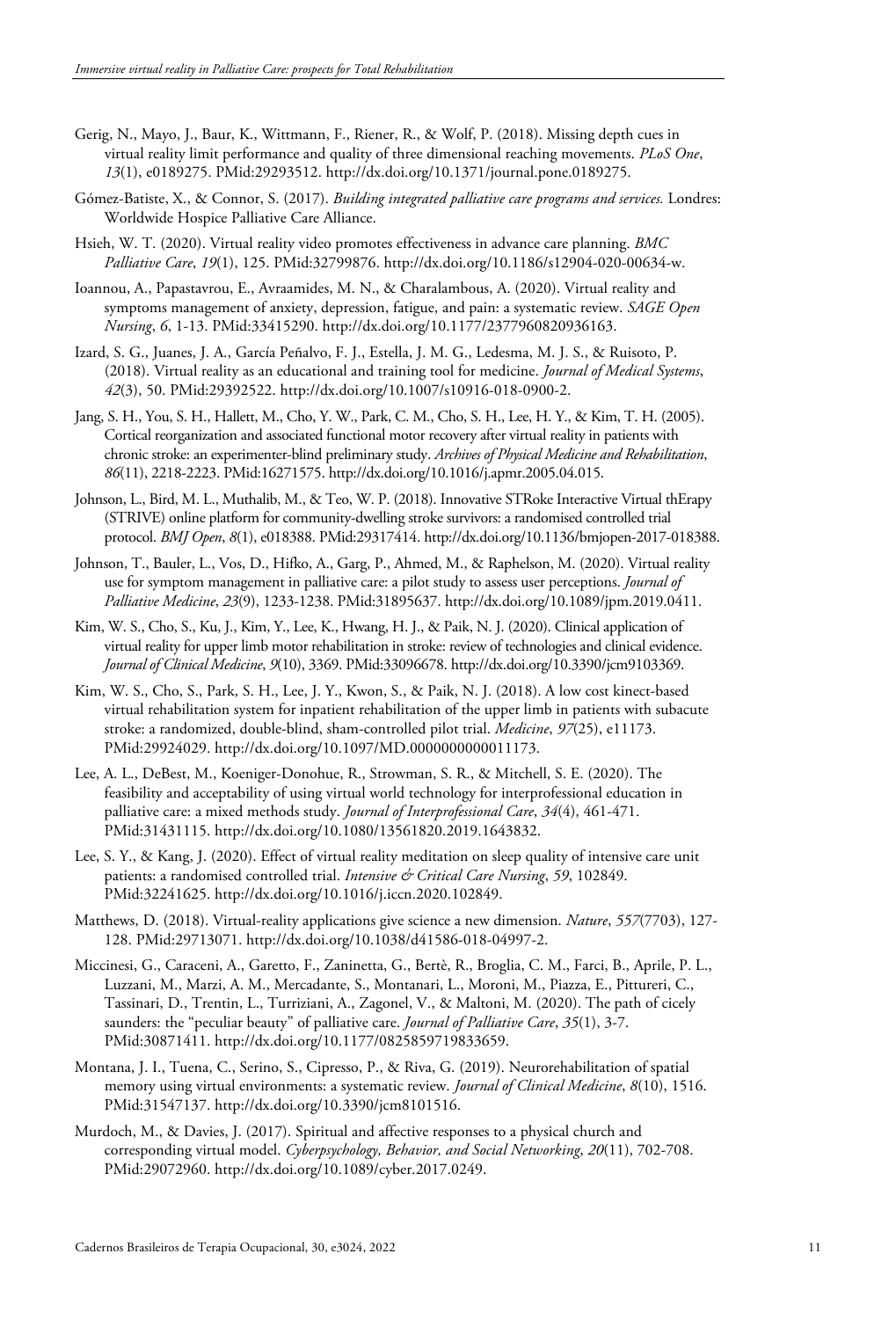- Nwosu, A. C., Mills, M., Roughneen, S., Stanley, S., Chapman, L., & Mason, S. R. (2021). Virtual reality in specialist palliative care: a feasibility study to enable clinical practice adoption. *BMJ Supportive & Palliative Care*, *0*, 1-5. [PMid:33597168.](https://www.ncbi.nlm.nih.gov/entrez/query.fcgi?cmd=Retrieve&db=PubMed&list_uids=33597168&dopt=Abstract) [http://dx.doi.org/10.1136/bmjspcare-2020-002327.](https://doi.org/10.1136/bmjspcare-2020-002327)
- Pardo, P. J., Suero, M. I., & Pérez, Á. L. (2018). Correlation between perception of color, shadows, and surface textures and the realism of a scene in virtual reality. *Journal of the Optical Society of America*, *35*(4), 130-135. [PMid:29603966.](https://www.ncbi.nlm.nih.gov/entrez/query.fcgi?cmd=Retrieve&db=PubMed&list_uids=29603966&dopt=Abstract) [http://dx.doi.org/10.1364/JOSAA.35.00B130.](https://doi.org/10.1364/JOSAA.35.00B130)
- Perna, M. (2021). The potential of personalized virtual reality in palliative care: a feasibility trial. *The American Journal of Hospice & Palliative Care*, *38*(12), 1-7. [PMid:33583203.](https://www.ncbi.nlm.nih.gov/entrez/query.fcgi?cmd=Retrieve&db=PubMed&list_uids=33583203&dopt=Abstract) http://dx.doi.org/10.1177/1049909121994299.
- Qian, J., McDonough, D. J., & Gao, Z. (2020). The effectiveness of virtual reality exercise on individual's physiological, psychological and rehabilitative outcomes: a systematic review. *International Journal of Environmental Research and Public Health*, *17*(11), 4133. [PMid:32531906.](https://www.ncbi.nlm.nih.gov/entrez/query.fcgi?cmd=Retrieve&db=PubMed&list_uids=32531906&dopt=Abstract) [http://dx.doi.org/10.3390/ijerph17114133.](https://doi.org/10.3390/ijerph17114133)
- Russo, M., De Luca, R., Naro, A., Sciarrone, F., Aragona, B., Silvestri, G., Manuli, A., Bramanti, A., Casella, C., Bramanti, P., & Calabrò, R. S. (2017). Does body shadow improve the efficacy of virtual reality-based training with BTS NIRVANA?: a pilot study. *Medicine*, *96*(38), e809[6.](https://www.ncbi.nlm.nih.gov/entrez/query.fcgi?cmd=Retrieve&db=PubMed&list_uids=28930852&dopt=Abstract) [PMid:28930852.](https://www.ncbi.nlm.nih.gov/entrez/query.fcgi?cmd=Retrieve&db=PubMed&list_uids=28930852&dopt=Abstract) [http://dx.doi.org/10.1097/MD.0000000000008096.](https://doi.org/10.1097/MD.0000000000008096)
- Tiberini, R., & Richardson, H. (2015). *Rehabilitative Palliative Care: A Challenge for the 21st Century.* UK: Hospice UK.
- Tieri, G., Morone, G., Paolucci, S., & Iosa, M. (2018). Virtual Reality in Cognitive and Motor Rehabilitation: Facts, Fiction and Fallacies. *Expert Review of Medical Devices*, *15*(2), 107-117[.](https://www.ncbi.nlm.nih.gov/entrez/query.fcgi?cmd=Retrieve&db=PubMed&list_uids=29313388&dopt=Abstract) [PMid:29313388.](https://www.ncbi.nlm.nih.gov/entrez/query.fcgi?cmd=Retrieve&db=PubMed&list_uids=29313388&dopt=Abstract) [http://dx.doi.org/10.1080/17434440.2018.1425613.](https://doi.org/10.1080/17434440.2018.1425613)
- Vaquero-Blasco, M. A., Perez-Valero, E., Morillas, C., & Lopez-Gordo, M. A. (2021). Virtual reality customized 360-degree experiences for stress relief. *Sensors*, *21*(6), 1-15. [PMid:33810135.](https://www.ncbi.nlm.nih.gov/entrez/query.fcgi?cmd=Retrieve&db=PubMed&list_uids=33810135&dopt=Abstract) [http://dx.doi.org/10.3390/s21062219.](https://doi.org/10.3390/s21062219)
- Wang, S. S. Y., Teo, W. Z. W., Teo, W. Z. Y., & Chai, Y. W. (2020). Virtual reality as a bridge in palliative care during COVID-19. *Journal of Palliative Medicine*, *23*(6), 756. [PMid:32324080.](https://www.ncbi.nlm.nih.gov/entrez/query.fcgi?cmd=Retrieve&db=PubMed&list_uids=32324080&dopt=Abstract) [http://dx.doi.org/10.1089/jpm.2020.0212.](https://doi.org/10.1089/jpm.2020.0212)
- Weber, S., Weibel, D., & Mast, F. W. (2021). How to get there when you are there already? Defining presence in virtual reality and the importance of perceived realism. *Frontiers in Psychology*, *12*, 628298. [PMid:34025504.](https://www.ncbi.nlm.nih.gov/entrez/query.fcgi?cmd=Retrieve&db=PubMed&list_uids=34025504&dopt=Abstract) [http://dx.doi.org/10.3389/fpsyg.2021.628298.](https://doi.org/10.3389/fpsyg.2021.628298)
- Wijma, E. M., Veerbeek, M. A., Prins, M., Pot, A. M., & Willemse, B. M. (2018). A virtual reality intervention to improve the understanding and empathy for people with dementia in informal caregivers: results of a pilot study. *Aging & Mental Health*, *22*(9), 1115-1129. [PMid:28691861.](https://www.ncbi.nlm.nih.gov/entrez/query.fcgi?cmd=Retrieve&db=PubMed&list_uids=28691861&dopt=Abstract) [http://dx.doi.org/10.1080/13607863.2017.1348470.](https://doi.org/10.1080/13607863.2017.1348470)
- World Health Organization WHO. (2018). *Integrating palliative care and symptom relief into primary health care: A WHO guide for planners, implementers and managers.* Genebra: WHO.
- Zhu, S., Sui, Y., Shen, Y., Zhu, Y., Ali, N., Guo, C., & Wang, T. (2021). Effects of virtual reality intervention on cognition and motor function in older adults with mild cognitive impairment or dementia: a systematic review and meta-analysis. *Frontiers in Aging Neuroscience*, *13*, 586999[.](https://www.ncbi.nlm.nih.gov/entrez/query.fcgi?cmd=Retrieve&db=PubMed&list_uids=34025384&dopt=Abstract) [PMid:34025384.](https://www.ncbi.nlm.nih.gov/entrez/query.fcgi?cmd=Retrieve&db=PubMed&list_uids=34025384&dopt=Abstract) [http://dx.doi.org/10.3389/fnagi.2021.586999.](https://doi.org/10.3389/fnagi.2021.586999)

#### **Author's Contributions**

Breno Augusto Bormann de Souza Filho and Érika Fernandes Tritany were equally responsible for the conception of the manuscript, with effective participation in the process of analysis, data interpretation, writing and critical review of the content. All authors approved the final version of the text.